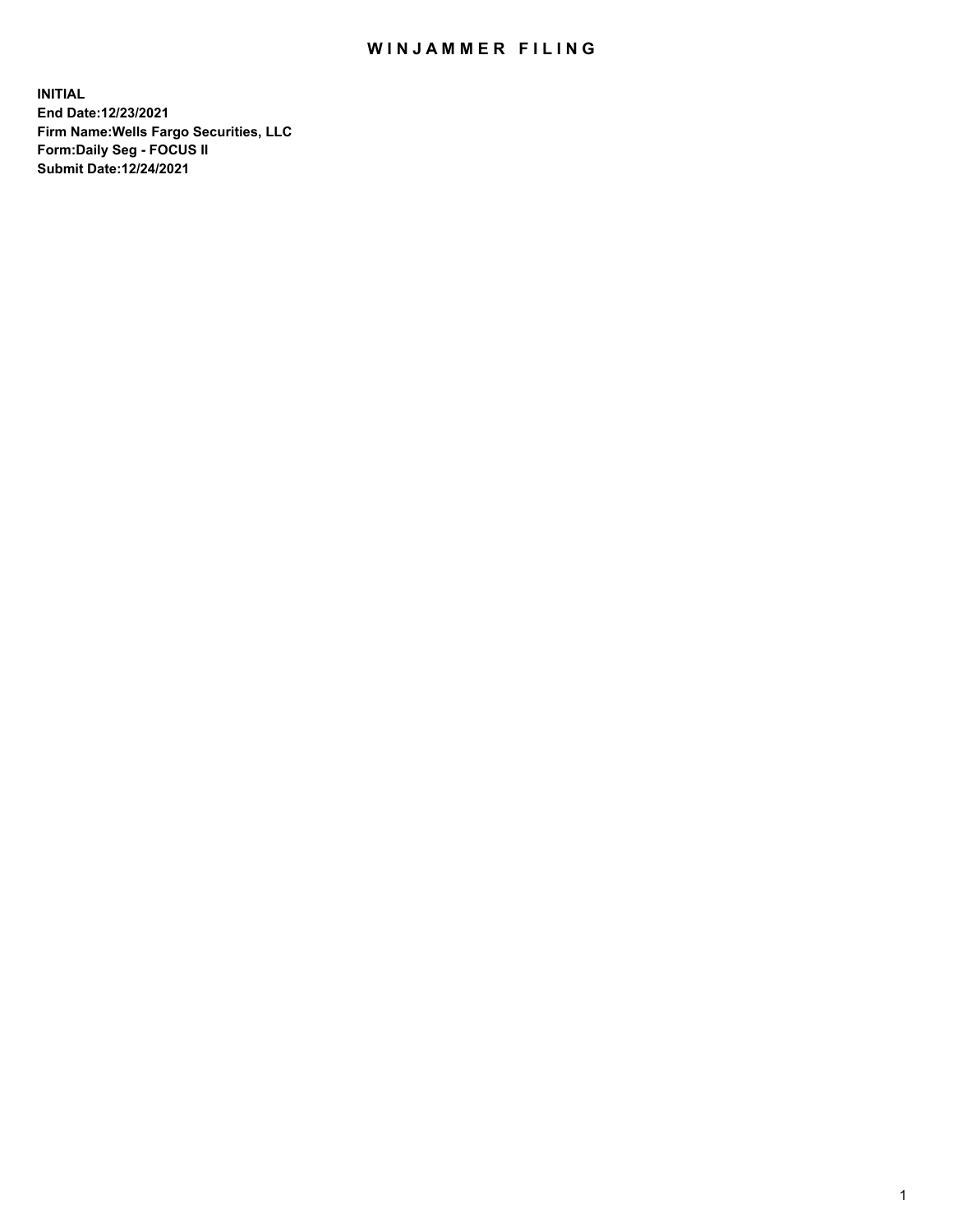**INITIAL End Date:12/23/2021 Firm Name:Wells Fargo Securities, LLC Form:Daily Seg - FOCUS II Submit Date:12/24/2021 Daily Segregation - Cover Page**

| Name of Company                                                                                                                                                                                                                                                                                                                | <b>Wells Fargo Securities LLC</b>                          |
|--------------------------------------------------------------------------------------------------------------------------------------------------------------------------------------------------------------------------------------------------------------------------------------------------------------------------------|------------------------------------------------------------|
| <b>Contact Name</b>                                                                                                                                                                                                                                                                                                            | <b>James Gnall</b>                                         |
| <b>Contact Phone Number</b>                                                                                                                                                                                                                                                                                                    | 917-699-6822                                               |
| <b>Contact Email Address</b>                                                                                                                                                                                                                                                                                                   | james.w.gnall@wellsfargo.com                               |
| FCM's Customer Segregated Funds Residual Interest Target (choose one):<br>a. Minimum dollar amount: ; or<br>b. Minimum percentage of customer segregated funds required:% ; or<br>c. Dollar amount range between: and; or<br>d. Percentage range of customer segregated funds required between:% and%.                         | 115,000,000<br><u>0</u><br>0 <sub>0</sub><br>00            |
| FCM's Customer Secured Amount Funds Residual Interest Target (choose one):<br>a. Minimum dollar amount: ; or<br>b. Minimum percentage of customer secured funds required:%; or<br>c. Dollar amount range between: and; or<br>d. Percentage range of customer secured funds required between:% and%.                            | 30,000,000<br><u>0</u><br>0 <sub>0</sub><br>0 <sub>0</sub> |
| FCM's Cleared Swaps Customer Collateral Residual Interest Target (choose one):<br>a. Minimum dollar amount: ; or<br>b. Minimum percentage of cleared swaps customer collateral required:% ; or<br>c. Dollar amount range between: and; or<br>d. Percentage range of cleared swaps customer collateral required between:% and%. | 340,000,000<br><u>0</u><br>00<br>00                        |

Attach supporting documents CH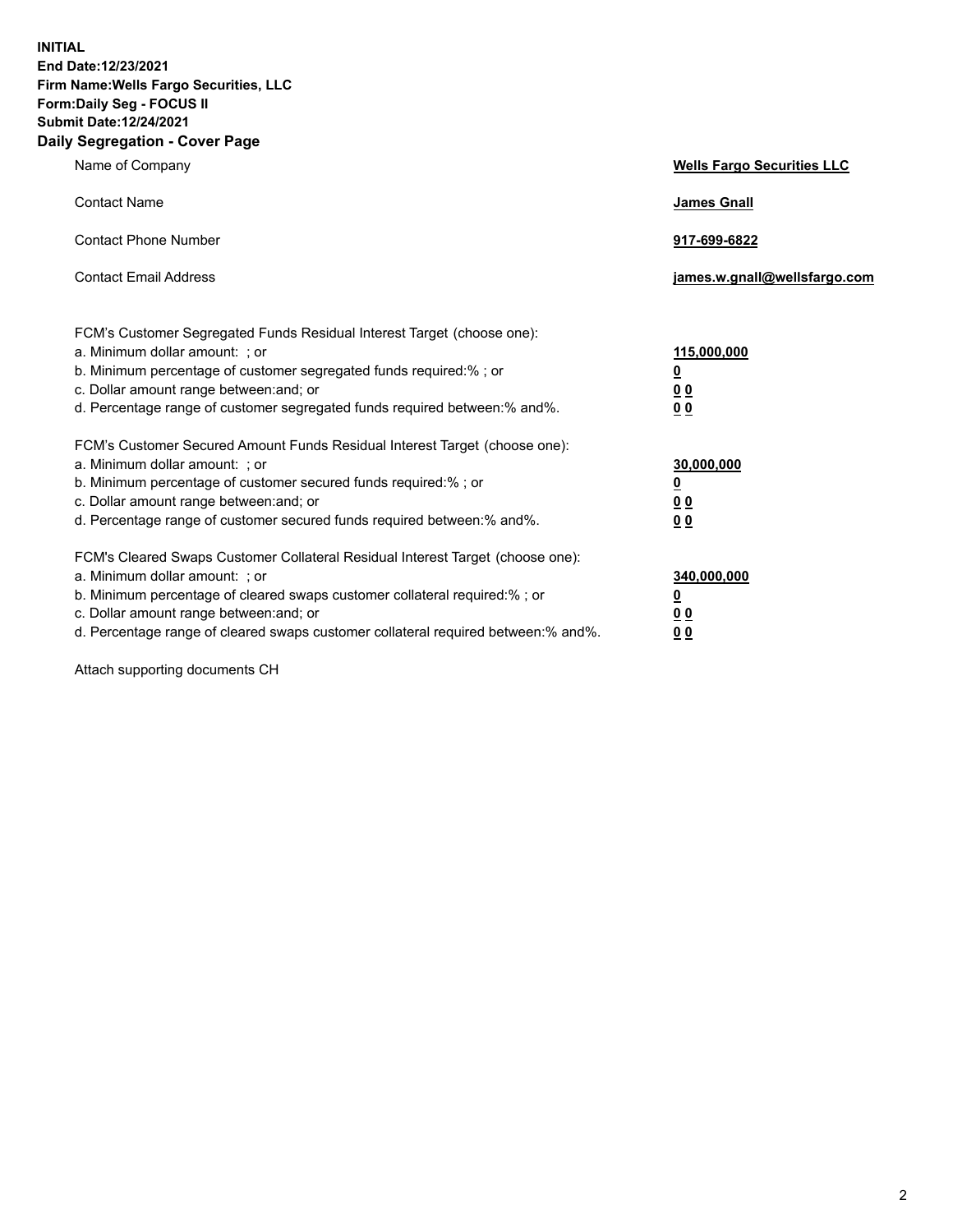**INITIAL End Date:12/23/2021 Firm Name:Wells Fargo Securities, LLC Form:Daily Seg - FOCUS II Submit Date:12/24/2021**

## **Daily Segregation - Secured Amounts**

|     | Foreign Futures and Foreign Options Secured Amounts                                         |                                                      |
|-----|---------------------------------------------------------------------------------------------|------------------------------------------------------|
|     | Amount required to be set aside pursuant to law, rule or regulation of a foreign            | $0$ [7305]                                           |
|     | government or a rule of a self-regulatory organization authorized thereunder                |                                                      |
| 1.  | Net ledger balance - Foreign Futures and Foreign Option Trading - All Customers             |                                                      |
|     | A. Cash                                                                                     | 154,148,428 [7315]                                   |
|     | B. Securities (at market)                                                                   | 197,730,658 [7317]                                   |
| 2.  | Net unrealized profit (loss) in open futures contracts traded on a foreign board of trade   | 34,781,296 [7325]                                    |
| 3.  | Exchange traded options                                                                     |                                                      |
|     | a. Market value of open option contracts purchased on a foreign board of trade              | 3,142 <sub>[7335]</sub>                              |
|     | b. Market value of open contracts granted (sold) on a foreign board of trade                | $0$ [7337]                                           |
| 4.  | Net equity (deficit) (add lines 1. 2. and 3.)                                               | 386,663,524 [7345]                                   |
| 5.  | Account liquidating to a deficit and account with a debit balances - gross amount           | 27,786,622 [7351]                                    |
|     | Less: amount offset by customer owned securities                                            | <mark>-27,743,980</mark> [7352] <b>42,642</b> [7354] |
| 6.  | Amount required to be set aside as the secured amount - Net Liquidating Equity              | 386,706,166 [7355]                                   |
|     | Method (add lines 4 and 5)                                                                  |                                                      |
| 7.  | Greater of amount required to be set aside pursuant to foreign jurisdiction (above) or line | 386,706,166 [7360]                                   |
|     | 6.                                                                                          |                                                      |
|     | FUNDS DEPOSITED IN SEPARATE REGULATION 30.7 ACCOUNTS                                        |                                                      |
| 1.  | Cash in banks                                                                               |                                                      |
|     | A. Banks located in the United States                                                       | 57,567,940 [7500]                                    |
|     | B. Other banks qualified under Regulation 30.7                                              | 15,513,901 [7520] 73,081,841                         |
|     |                                                                                             | [7530]                                               |
| 2.  | Securities                                                                                  |                                                      |
|     | A. In safekeeping with banks located in the United States                                   | 137,741,267 [7540]                                   |
|     | B. In safekeeping with other banks qualified under Regulation 30.7                          | 0 [7560] 137,741,267 [7570]                          |
| 3.  | Equities with registered futures commission merchants                                       |                                                      |
|     | A. Cash                                                                                     | 52,503,822 [7580]                                    |
|     | <b>B.</b> Securities                                                                        | 79,996,894 [7590]                                    |
|     | C. Unrealized gain (loss) on open futures contracts                                         | -17,013,255 [7600]                                   |
|     | D. Value of long option contracts                                                           | 3,142 [7610]                                         |
|     | E. Value of short option contracts                                                          | 0 [7615] 115,490,603 [7620]                          |
| 4.  | Amounts held by clearing organizations of foreign boards of trade                           |                                                      |
|     | A. Cash                                                                                     | $0$ [7640]                                           |
|     | <b>B.</b> Securities                                                                        | $0$ [7650]                                           |
|     | C. Amount due to (from) clearing organization - daily variation                             | $0$ [7660]                                           |
|     | D. Value of long option contracts                                                           | $0$ [7670]                                           |
|     | E. Value of short option contracts                                                          | 0 [7675] 0 [7680]                                    |
| 5.  | Amounts held by members of foreign boards of trade                                          |                                                      |
|     | A. Cash                                                                                     | -28,724,794 [7700]                                   |
|     | <b>B.</b> Securities                                                                        | 170,057,350 [7710]                                   |
|     | C. Unrealized gain (loss) on open futures contracts                                         | 38,004,297 [7720]                                    |
|     | D. Value of long option contracts                                                           | $0$ [7730]                                           |
|     | E. Value of short option contracts                                                          | 0 [7735] 179,336,853 [7740]                          |
| 6.  | Amounts with other depositories designated by a foreign board of trade                      | $0$ [7760]                                           |
| 7.  | Segregated funds on hand                                                                    | $0$ [7765]                                           |
| 8.  | Total funds in separate section 30.7 accounts                                               | 505,650,564 [7770]                                   |
| 9.  | Excess (deficiency) Set Aside for Secured Amount (subtract line 7 Secured Statement         | 118,944,398 [7380]                                   |
|     | Page 1 from Line 8)                                                                         |                                                      |
| 10. | Management Target Amount for Excess funds in separate section 30.7 accounts                 | 30,000,000 [7780]                                    |

11. Excess (deficiency) funds in separate 30.7 accounts over (under) Management Target **88,944,398** [7785]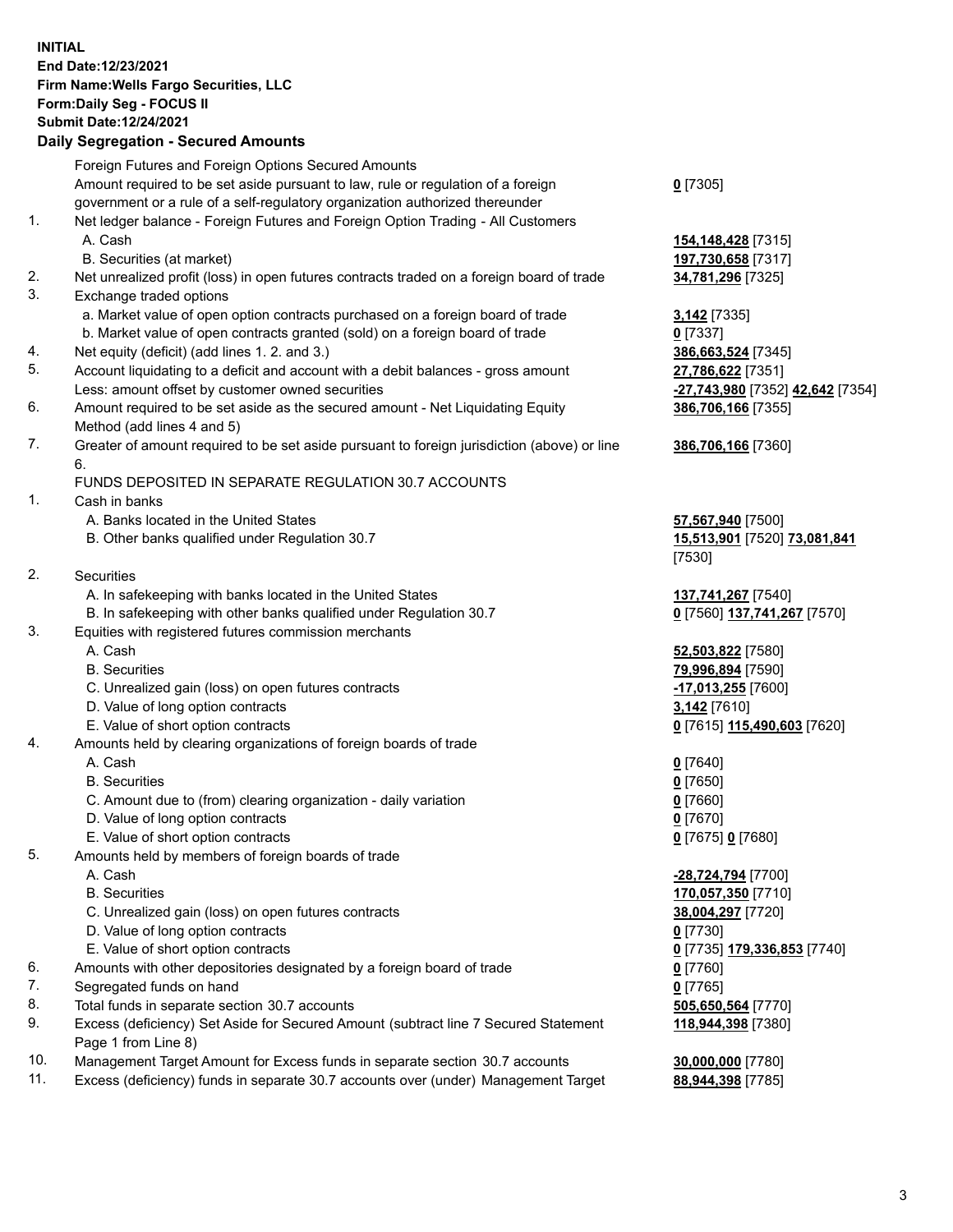**INITIAL End Date:12/23/2021 Firm Name:Wells Fargo Securities, LLC Form:Daily Seg - FOCUS II Submit Date:12/24/2021**

## **Daily Segregation - Segregation Statement**

SEGREGATION REQUIREMENTS(Section 4d(2) of the CEAct)

| 1.  | Net ledger balance                                                                  |                               |
|-----|-------------------------------------------------------------------------------------|-------------------------------|
|     | A. Cash                                                                             | 2,758,115,317 [7010]          |
|     | B. Securities (at market)                                                           | 2,155,067,164 [7020]          |
| 2.  | Net unrealized profit (loss) in open futures contracts traded on a contract market  | 371,173,118 [7030]            |
| 3.  | Exchange traded options                                                             |                               |
|     | A. Add market value of open option contracts purchased on a contract market         | 1,106,703,968 [7032]          |
|     | B. Deduct market value of open option contracts granted (sold) on a contract market | $-1,148,362,483$ [7033]       |
| 4.  | Net equity (deficit) (add lines 1, 2 and 3)                                         | 5,242,697,084 [7040]          |
| 5.  | Accounts liquidating to a deficit and accounts with                                 |                               |
|     | debit balances - gross amount                                                       | 103,112,652 [7045]            |
|     | Less: amount offset by customer securities                                          | -100,172,674 [7047] 2,939,978 |
|     |                                                                                     | [7050]                        |
| 6.  | Amount required to be segregated (add lines 4 and 5)                                | 5,245,637,062 [7060]          |
|     | FUNDS IN SEGREGATED ACCOUNTS                                                        |                               |
| 7.  | Deposited in segregated funds bank accounts                                         |                               |
|     | A. Cash                                                                             | 637,418,008 [7070]            |
|     | B. Securities representing investments of customers' funds (at market)              | 50,015,890 [7080]             |
|     | C. Securities held for particular customers or option customers in lieu of cash (at | 565,419,056 [7090]            |
|     | market)                                                                             |                               |
| 8.  | Margins on deposit with derivatives clearing organizations of contract markets      |                               |
|     | A. Cash                                                                             | 2,225,709,976 [7100]          |
|     | B. Securities representing investments of customers' funds (at market)              | 809,724,370 [7110]            |
|     | C. Securities held for particular customers or option customers in lieu of cash (at | 1,589,648,108 [7120]          |
|     | market)                                                                             |                               |
| 9.  | Net settlement from (to) derivatives clearing organizations of contract markets     | -35,865,638 [7130]            |
| 10. | Exchange traded options                                                             |                               |
|     | A. Value of open long option contracts                                              | 1,106,703,968 [7132]          |
|     | B. Value of open short option contracts                                             | -1,148,362,483 [7133]         |
| 11. | Net equities with other FCMs                                                        |                               |
|     | A. Net liquidating equity                                                           | $0$ [7140]                    |
|     | B. Securities representing investments of customers' funds (at market)              | $0$ [7160]                    |
|     | C. Securities held for particular customers or option customers in lieu of cash (at | $0$ [7170]                    |
|     | market)                                                                             |                               |
| 12. | Segregated funds on hand                                                            | $0$ [7150]                    |
| 13. | Total amount in segregation (add lines 7 through 12)                                | 5,800,411,255 [7180]          |
| 14. | Excess (deficiency) funds in segregation (subtract line 6 from line 13)             | 554,774,193 [7190]            |
| 15. | Management Target Amount for Excess funds in segregation                            | 115,000,000 [7194]            |
| 16. | Excess (deficiency) funds in segregation over (under) Management Target Amount      | 439,774,193 [7198]            |
|     | Excess                                                                              |                               |